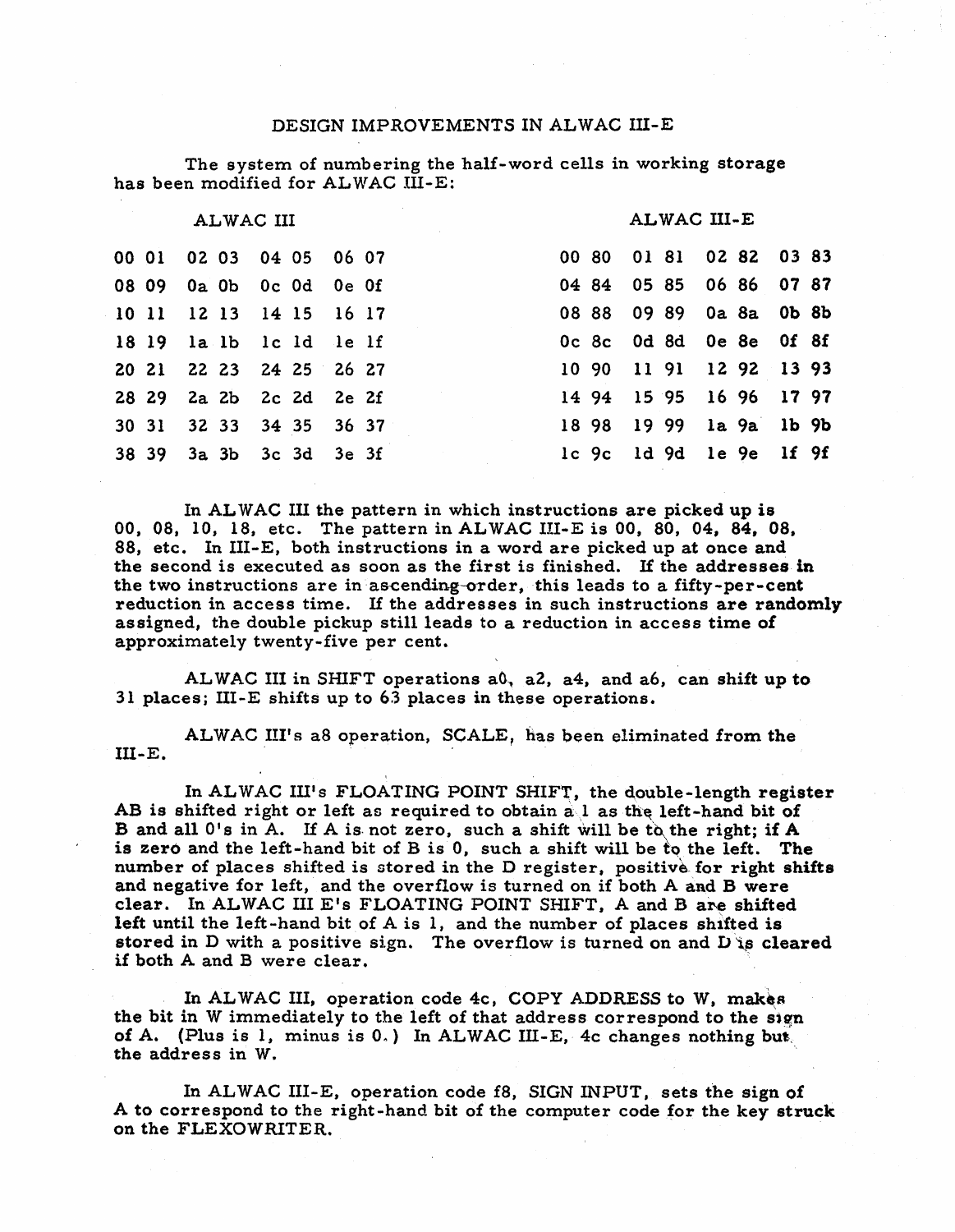In AL WAC III-E, if any add operation or the roundoff operation causes overflow, the carry from the left end of A is held, and may be shifted back into A by either of the SHIFT RIGHT operations. This bit is cleared out of its storage by any operation which changes any bit of A, including shifting and clearing.

In AL WAC III, operation codes beginning with 0, 2, or 3 can accommodate a second operation code (one not requiring an address) in the address syllable. When such a second operation occurs, the code for the first operation must be increased by 1. In ALWAC III-E, operations (not requiring addresses) which can accommodate a second operation in the address, syllable have odd-number codes in normal use and must be reduced by 1 when the address syllable is to be used for another operation.

The NEXT ORDER ADDRESS register of ALWAC III becomes the INSTRUC-TION ADDRESS register of ALWAC III-E. When ALWAC III-E is stopped by moving the NORMAL, STOP, ONE-STEP switch to STOP, the control panel shows the operation code which is about to be carried out, the address of the operand on which it will operate, and the address from which both were picked up.

ALWAC III-E has a STOP operation, code la, and a START button. After operation la, the INSTRUCTION ADDRESS register does not show the address from which the STOP instruction was picked up. The computer may be started again by pressing the START button. The STOP operation is a form of jump. When the START button is pressed, control jumps to the cell specified by the address with the STOP operation.

ALW AC III-E has three other new operations: e2, copy E to W; c4, copy B to W; and c6, copy  $D$  to W. Two of the ALWAC III operations have been eliminated from the III-E: 08, copy E to B; and Oa, copy E to D.

In ALWAC III-E, the E register is only a half word, the left-hand 16 bits. In  $E+A$ ,  $E\rightarrow W$ , and  $A\rightarrow E$ , the right-hand 16 bits and the sign of A and W are left unchanged. The modification of an instruction address by  $E$  is accomplished by adding 1 to the related operation code, which is normally an even number. Changing such an operation code to the next higher odd number subtracts the E register (modulo 256) from the address. In its use as a tally, the E register is counted down, so that the effect of the subtraction is to assign successive addresses to repetitive operations in ascending order. For example, if the basic form of an instruction calls for adding cell 28, and E contains 28, the instruction operates, when augmented by 1, on cell 00 because of the subtraction of E from the address. When  $E$  is now counted down, the next occurrence of the same instruction, because 27 is now subtracted from the address, will operate on cell 01.. It should be noted that because of the renumbering of half-word cells (as mentioned earlier), 00 and 01 in ALWAC III-E are the addresses of succes- . sive fuli words, not of successive half words as in ALWAC III.

The following example shows the kind of economy in coding that can be effected by the E register's address modification. The results of the two codes are identical: the summation of eight numbers from consecutively numbered memory cells. As noted earlier, the sequence of storage addresses is different for each code.

 $-2-$